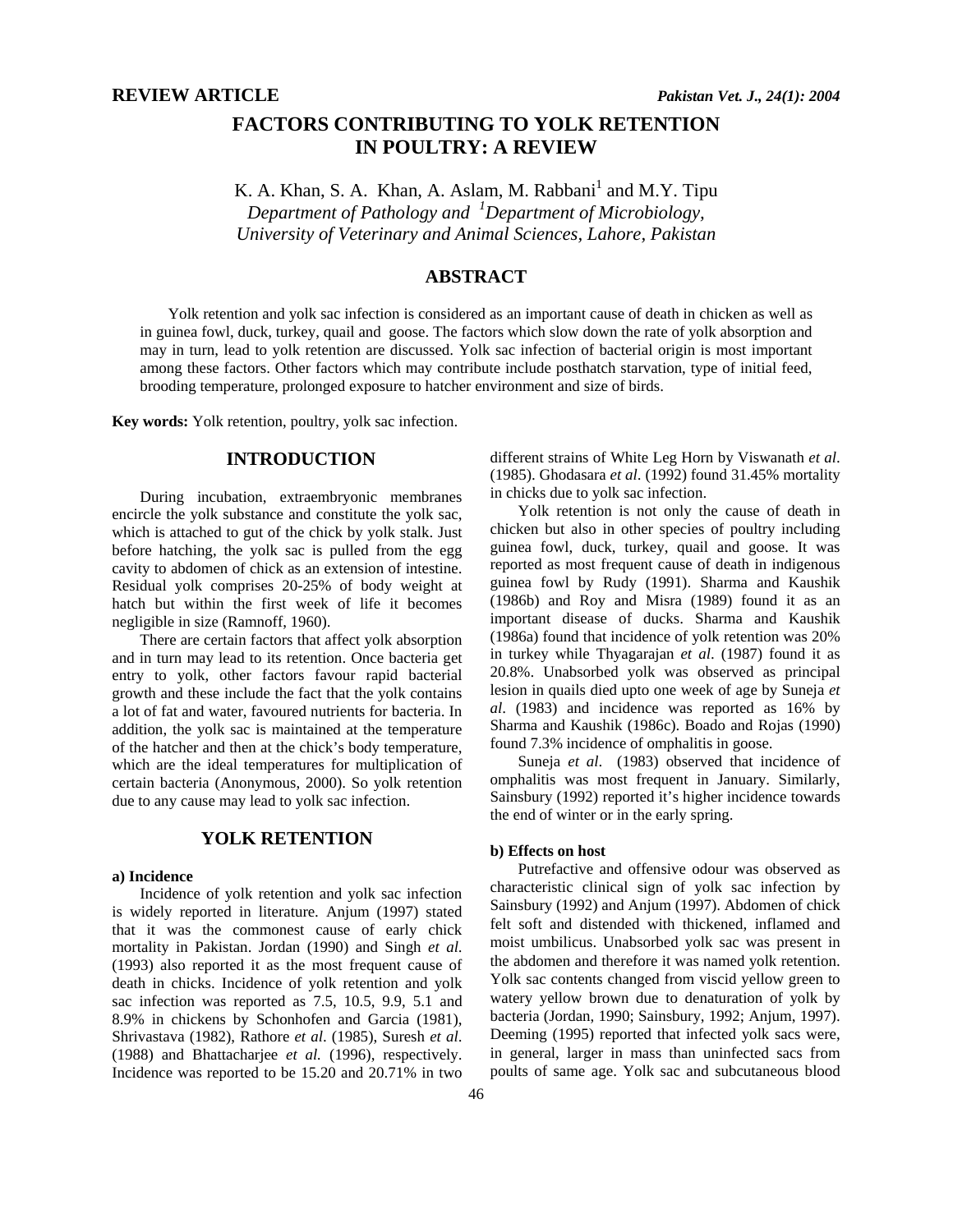vessels were dilated and engorged with blood (Jordan, 1990; Anjum, 1997). Chicks surviving more than four days might have pericarditis as well as infected yolk indicating systemic spread (Barnes and Gross, 1997). Haemorrhagic serous peritonitis was also observed by Jordan (1990) and Anjum (1997). Maximum deaths occurred upto 3 days of age (Sainsbury, 1992; Anjum 1997). In some cases, there might be no mortality with retained infected yolk as only manifestation (Barnes and Gross, 1997).

## **FACTORS CONTRIBUTING TOWARDS YOLK RETENTION**

#### **A. YOLK SAC INFECTION**

#### **A 1: Natural infection**

#### **a) Causative organisms**

Different types of bacterial agents are attributed for causation of yolk sac infection/omphalitis. *Escherichia coli* was frequently the main one involved. Its isolation from yolk sac infection was reported by Zahdeh *et al*. (1984), Sarma *et al.* (1985), Linzitto *et al*. (1988), Jordan (1990), Utomo *et al*. (1990), Sainsbury (1992), Ali (1993), Choudhury *et al*. (1993), Deeming (1995), Rehman *et al*. (1996), Anjum (1997), Sharada *et al*. (1999) and Anonymous (2000). Next frequently found bacteria was genus Salmonella which was reported by Zahdeh *et al*. (1984), O`-Brien (1988), Mutalib and Hanson (1989), Ali (1993), Choudhury *et al*. (1993), Rehman *et al*. (1996), Anjum (1997), Anonymous (2000) and Shivaprasad (2000).

Staphylococcus species were found to be involved by Zahdeh *et al*. (1984), Utomo *et al*. (1990), Choudhury *et al*. (1993), Deeming (1995), Rehman *et al*. (1996), Anjum (1997) and Anonymous (2000) and streptococcus species by Utromo *et al*. (1990), Ali (1993) and Anonymous (2000). Involvement of proteus species was observed by Zahdeh *et al.* (1984), Sarma *et al*. (1985), Utomo *et al*. (1990), Choudhury *et al*. (1993), Anjum (1997) and Anonymous (2000) and of bacillus species by Utomo *et al*. (1990), Ali (1993), Choudhury *et al*. (1993), Deeming (1995), Anjum (1997) and Anonymous (2000).

Other bacterial genera found to be involved include Pseudomonas (Zahdeh *et al*., 1984; Sarma *et al*. 1985; Utomo *et al*., 1990; Choudhury *et al*., 1993; Anjum, 1997; Anonymous, 2000), Klebsiella (Zahdeh *et al*., 1984 Choudhury *et al.,* 1993; Anonymous, 2000), Clostridium (Anjum, 1997; Anonymous, 2000), Micrococcus (Utomo *et al.,* 1990), Yersinia (Ali, 1993), Enterobacter (Utomo *et al*., 1990; Ali, 1993) Aerobacter (Bhatia *et al.,* 1971), Citrobacter (Utomo *et al.,* 1990), Achromobacter (Deeming, 1995), Enterococci (Zahdeh *et al*., 1984; Anjum, 1997) and Alcaligenes (Utomo *et al*., 1990). Involvement of *Aspergillus fumigatus* in yolk sac infection was also reported by Schonhofen and Garcia (1991).

### **b) Source of infection**

Farm faecal contamination of shell was reported as source of infection by Anjum (1997). Poor hatcher hygiene condition was considered as another important source (Sainsbury, 1992; Anjum, 1997). William (1975) reported that the source of infection was the waste in the hatchery or contaminated poult boxes or poult box pads. Other source of infection include breeder, feed, environment, feathers, human skin, floor and dirty equipment (Anonymous, 2000).

### **c) Route of infection**

Transmission of bacteria through unhealed naval was revealed by Jordan (1990) and Anjum (1997). Infection through blood stream and contamination of yolk before it is internalized into the chick were reported as other routes of infection by Anonymous (2000).

#### **A 2: Experimental infection**

Fuller and Jayne-Williams (1968) demonstrated sub-clinical yolk sac infection after oral administration of pure cultures of bacteria. It was concluded that the infection arose through translocation of bacteria across the gut wall. Seigo *et al*. (1970) inoculated *Bacillus cereus* through intrayolk, intraperitoneal, subcutaneous and oral routes. Omphalitis was reproduced only when inoculated into the yolk sac. Singh *et al.* (1997) studied the pathogenicity of *Escherichia coli* by intraperitoneal injection into 2-day-old chicks. Unabsorbed yolk sac was among the main lesions. Sander *et al.* (1998) observed retained yolk in chicks which received *Enterrococcus feacalis* broth inoculation into yolk sac. Omphalitis was also observed as gross lesion in experimental infection with *Salmonella harder* and *Salmonella enteritidis* by Desmidt *et al*. (1998) and Dhillon *et al.* (2001), respectively. Khan *et al*. (2002) inoculated *E. coli* broth into yolk sac of day-old chicks and observed high yolk sac weight in these chicks as compared with the chicks inoculated with sterile broth. Seigo *et al.,* (1970) produced the disease by inoculating *Bacillus cereus* inside the egg shell of pipped eggs. Zahdeh (1987) observed severe oedematous swelling around navel orifice, severe omphalitis and incomplete withdrawl of yolk sac in chicks hatched from embryonated eggs that were dipped in 24-hours bacterial broth culture on  $18<sup>th</sup>$  day.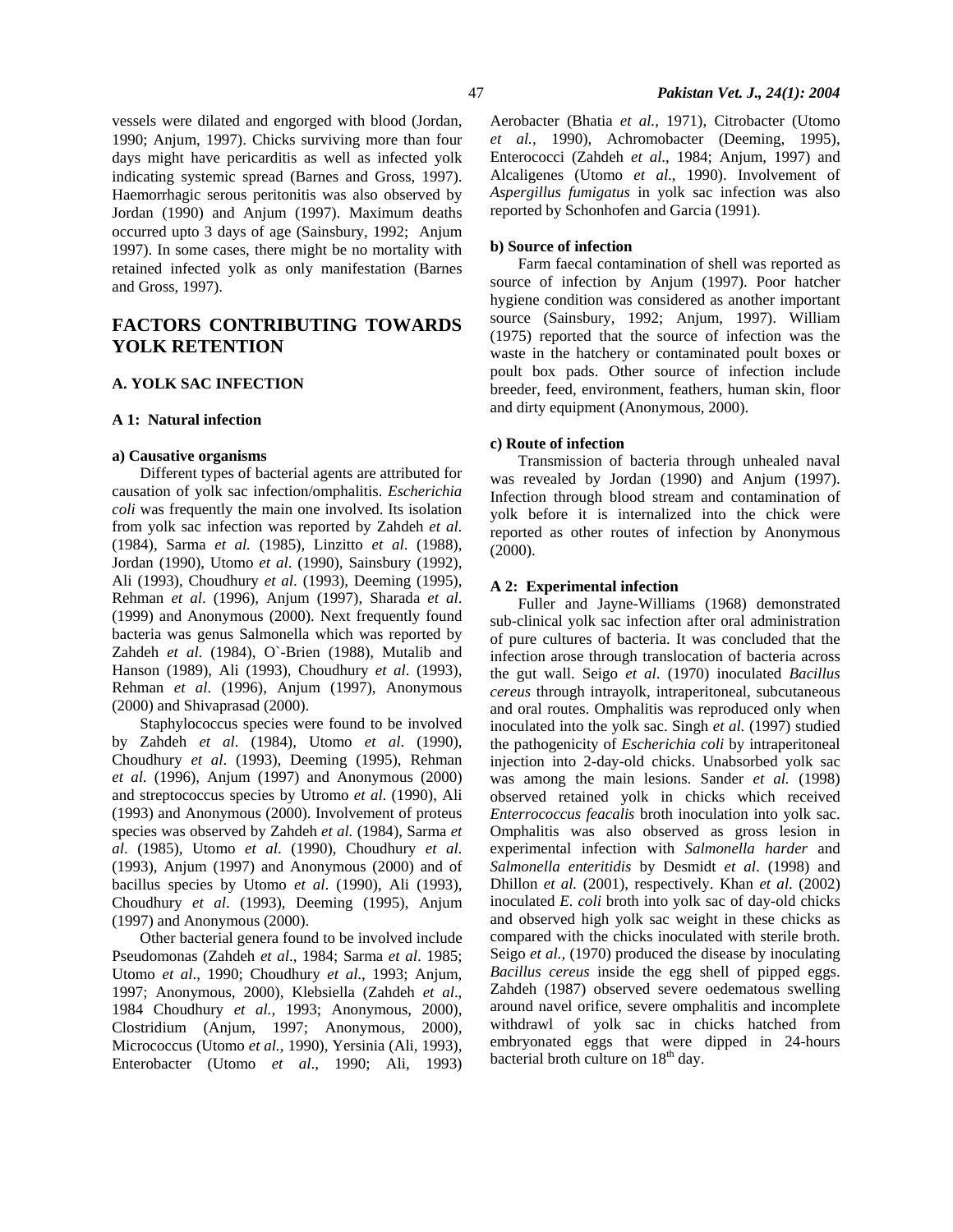Slow absorption of yolk due to fasting has been reported by many workers. Moran and Reinhart (1980) observed that fasting led to a reduced uptake of yolk as compared to fully nourished birds. It was reported further that fasting favoured removal of moisture and lipid to a greater extent than protein while the converse was true if access to feed and water was permitted. Observations of Noy *et al*. (1996) also showed that yolk utilization was more rapid in fed than in fasted chicks, suggesting that the transport of yolk through the intestine could be increased by the greater intestinal activity found in fed chicks. Similar findings were observed by Santos and Silversides (1996) that starving chicks were unable to use the yolk sac nutrients, suggesting that yolk sac utilization seems to be correlated with activation of the digestive system.

In contrast, Murakami *et al*. (1992) found that posthatch starvation in chicks decreased carcass lipid content but did not modify the disappearance rate of yolk in the abdomen. Similarly, Chamblee *et al*. (1992) observed that availability of feed and water did not affect body weight or yolk sac absorption during first 24 hours. Al-Rawashdeh *et al*. (1995) observed nonsignificant difference in yolk weight of chicks after subjecting one-day-old chicks to five days starvation, with drinking water available freely. Baiao *et al.* (1998) delayed the housing of chicks for 24, 48 and 72 hours after hatching and observed that yolk sac absorption was not affected by the period of feed withdrawal between hatching and housing.

Efficient absorption of yolk due to fasting was reported by Pisarsaki *et al*. (1998b). The author delayed first feeding and watering of chicks for 24, 48 and 72 hours in two subsequent experiments and observed that yolk absorption/body weight ratio was higher in chicks fed 24-72 hours later than the control ones.

#### **C. TYPE OF INITIAL FEED**

Pisarsaki *et al*. (1998a) substituted commercial starter ration with ground corn in the first 12, 24 and 36 hours of life and concluded that corn feeding in early life led to slow absorption of yolk sac contents. The levels of lysine and methionine also have some effect on absorption of yolk sac in chicks (Wang *et al*., 1994).

#### **D. BROODING TEMPERATURE**

Leeson *et al*. (1978) reported that incidence of unabsorbed yolk was increased by the fluctuating environmental temperature, with little difference for the cold and hot environments, compared with a control situation. Thaxton *et al*. (1974) found that yolk sac weight was not changed by lowered brooding temperature, while Yousaf (1985) observed that yolk sac weight was decreased by cold temperature brooding but not until 72 hours.

### **E. MISCELLANEOUS FACTORS**

Martin (1996) studied the effect of prolonged exposure to hatcher environment on yolk sac size and observed enlarged yolk sac in broiler chicks. In contrast, Chamblee *et al*. (1992) reported that chicks kept in hatcher for 24 hours and chicks kept in the hatcher for 12 hours and then on litter for 12 hours exhibited non-significant differences in body weight and yolk weight. Knizetova *et al*. (1989) observed rapid resorption of yolk sac contents in large duckling and goslings than in small ones.

#### **CONCLUSION**

It can be inferred from the above given findings that yolk retention and yolk sac infection is widely recorded in different species of birds and assumed as an important factor for early chick mortality. Some workers have related its incidence with winter.

The cases of yolk retention and yolk sac infection were recorded upto 10 days of age but high rate of mortality was observed upto 3 days of age. Putrefactive odour from the birds can be assumed as first signal for the farmers. The flabbiness and distention of abdomen, moist umbilicus and change in size, consistency and appearance of yolk can be thought as indicative of yolk sac infection. The affected birds also exhibit systemic manifestations such as pericarditis and peritonitis.

Diverse species of bacteria and *Aspergillus fumigatus* cause natural cases of yolk sac infection. Out of more than a dozen genera of bacteria, mainly the members of family Enterobacteriaceae are predominant. It is difficult to establish, which species of bacteria acted as primary factor and which one acted as secondary opportunist. On the basis of information relating to bacterial origin of yolk sac infection, it is tempting to speculate that *Escherichia coli* and Salmonella spp, recorded in natural cases, are the primary pathogens. The main route of infection is through unhealed navel but in some instances transmission is possible by blood stream and by contamination of yolk before it is inverted into the chick. Main sources of infection are faecal contamination of hatching eggs, contaminated hatchery equipments, poor hatcher environment and unhygienic poult boxes.

Experimental yolk sac infection can be produced in chicks by different routes i.e. intrayolk, intraperitoneal,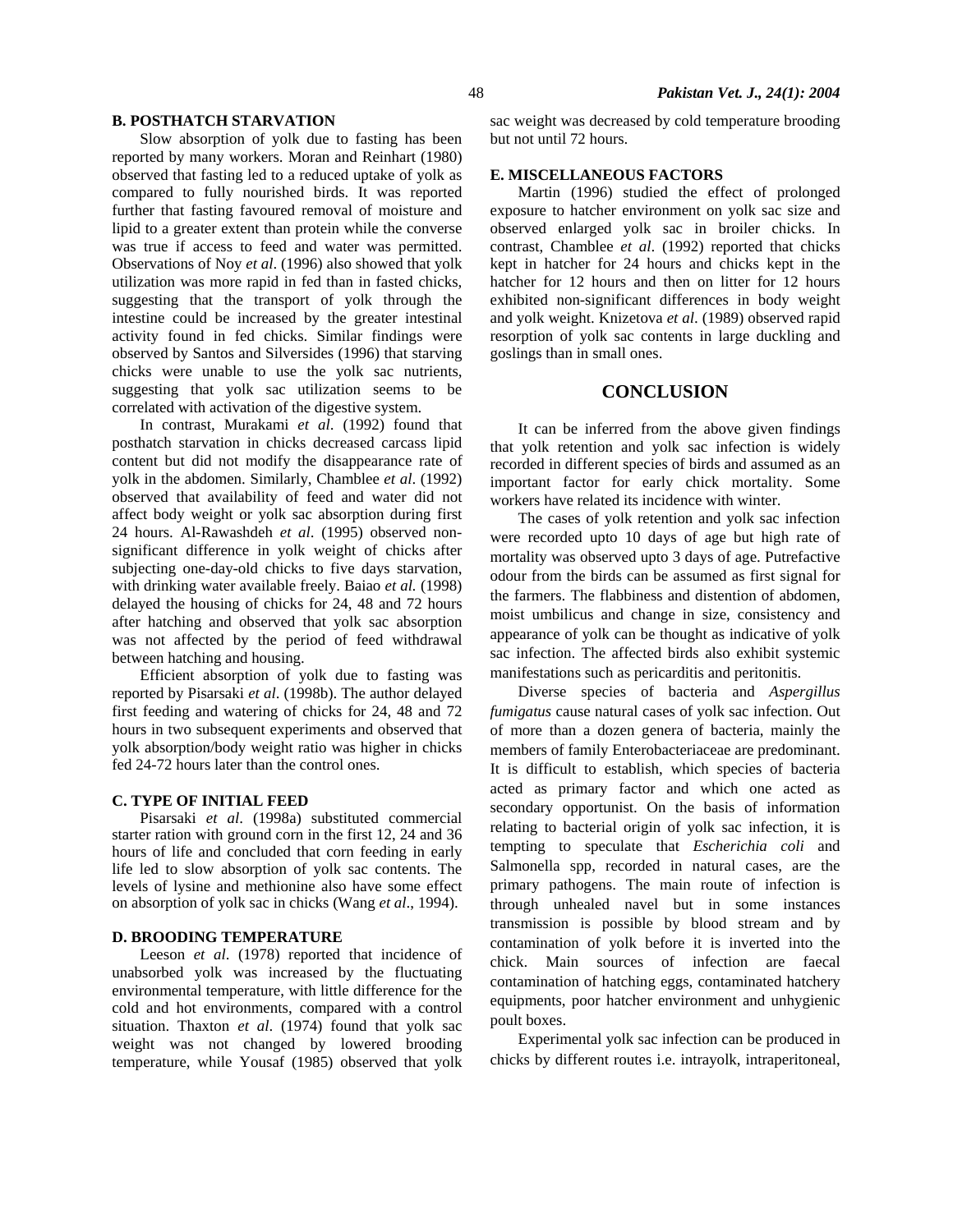navel swabbing, oral and subcutaneous, but intrayolk and intraperitoneal are the best. Infection can also be produced by inoculation inside the egg shell of piped eggs or by exposing embryonating eggs to bacterial growth in broth. Different types of bacteria were used by different workers.

Reports regarding posthatch starvation are controversial. According to many workers yolk absorption is delayed due to posthatch starvation while other reported that it did not affect yolk absorption. Even efficient absorption of yolk due to fasting is also reported.

### **REFERENCES**

- Ali, M.I., 1993. Studies on isolation and antibiotic sensitivity of bacteria causally associated with omphalitis in broiler chicks. M.Sc. (Hons.) Thesis, Dept. Vet. Microbiol. Univ. Agri. Faisalabad.
- Al-Rawashdeh, O.F., S.Q. Lafi, N.Q. Hailat, T.A. Abdul-Aziz, K.T. Freifij and A.Y.M. Nour, 1995. Effect of feed deprivation on the blood levels of flucose, beta-hydroxybutyrate, triglycerides and cholesterol and on body weight and yolk sac weight in one-day-old broiler chicks. Acta Vet. Reograd, 45(4): 175-186.
- Anjum, A.D., 1997. Poultry Diseases, VetAg Publications, Faisalabad-Pakistan, pp: 178-180.
- Anonymous, 2000. Controlling yolk sac infection. Int. Hatchery Pract., 14(6): 27-28.
- Baiao, N.C., S.V. Cancado and C.G. Lucio, 1998. Effect of period of feed withdrawal between hatching and housing of the broilers on absorption of the yolk sac. Arquivo Brasilerio de Medicina Veterinaria e Zootecnia, 50 (4): 473-474.
- Barnes, H.J. and W.B. Gross, 1997. Colibacillosis. In: Diseases of Poultry,  $10^{th}$  Ed., Iowa State Univ. Press, Ames. Iowa, U.S.A. pp: 131-142.
- Bhatia, K.C., U.K. Sharma and N. Singh, 1971. Studies on persistant yolk sac condition in chicks. Incidence and pathology. Indian J. Anim. Hlth., 10(1): 95-98.
- Bhattacharjee, P.S., R.L. Kundu, R.K. Biswas, J.U. Mazumder, E. Hossain and A.H. Miah, 1996. A retrospective analysis of chicken diseases diagnosed at the Central Disease Investigation Laboratory, Dhaka. Bangladesh Vet. J., 30(3-4): 105-113.
- Boado, E. and G. Rojas, 1990. Diagnosis and pathological study of goose diseases. Revistacubana-de-ciencia-Avicola, 17(1): 19-25.
- Chamblee, T.N., J.D. Brake, C.D. Schultz and J.P. Thaxton, 1992. Yolk sac absorption and initiation of growth in broilers. Poult. Sci., 71: 1811-1816.
- Choudhury, B., A. Chanda, P. Dasgupta, R.K. Dutta, L. Saha, S. Bhuin, L. Saha and S. Bhuin, 1993. Studies on yolk sac infection in poultry, antibiogram of isolates and correlation between *invitro* and *in-vivo* drug action. Indian J. Anim. Hlth., 32(1): 21-23.
- Deeming, D.C., 1995. Possible effect of microbial infection on yolk utilization in ostrich chicks. Vet. Rec., 136(11): 270-271.
- Desmidt, M., R. Ducatelle and F. Haesebrouck, 1998. Serological and bacteriological observations on experimental infection with *Salmonella harder* in chickens. Vet. Microbiol., 60(2-4): 259-269.
- Dhillon, A.S., H.L. Shivaprasad, T.P. Roy, B. Alisantosa, D. Schaberg, D. Bandli and S. Johnson, 2001. Pathogenicity of environmental origin Salmonellas in specific pathogen-free chicken. Poult. Sci., 80(9): 1323-1328.
- Fuller, R. and D.J. Jayne-Williams, 1968. The origin of bacteria recovered from the peritoneum and yolk sac of healthy chickens. British Poult. Sci., 9: 159- 163.
- Ghodasara, D.J., B.P. Joshi, P.B. Jani, R.M. Gangopadhyay and K.S. Prajapati, 1992. Pattern of mortality in chicken. Indian Vet. J., 69(10): 888- 890.
- Jordan, F.T.W., 1990. Poultry Diseases, 3<sup>rd</sup> Ed., ELBS and Bailliere Tindall, London, U.K., pp:40.
- Khan, K. A., S.A. Khan, S. Hamid, A. Aslam and M. Rabbani, 2002. A study on the pathogenesis of yolk retention in broiler chicks. Pakistan Vet. J., 22(4): 175-180.
- Knizetova, H., B. Knizi and J. Cerveny, 1989. Size of yolk sac in waterfowl and changes during 24 hours after hatching. Proceedings of International Symposium on Waterfowl Production, The Satellite Conference for the XVIII World's Poult. Congress, September 11-18, Beijing, China, pp: 242-245.
- Leeson, S., J.P. Walker and J.D. Summers, 1978. Environmental temperature and the incidence of unabsorbed yolks in sexed broiler chickens. Poult. Sci., 57(1): 316-318.
- Linzitto, O.R., N.A. Mendenez and H.D. Aberio, 1988. *Escherichia coli* isolates from fowls: Pathological and bacteriological studies. Therios, 12: 327-330, 332-334.
- Martin, P.W., 1996. Enlarged yolk sac in broiler chicks. Effects of prolonged exposure to hatcher environment on yolk sac size in three-day old broilers. Poult. Digest, 55(6): 20, 22-25.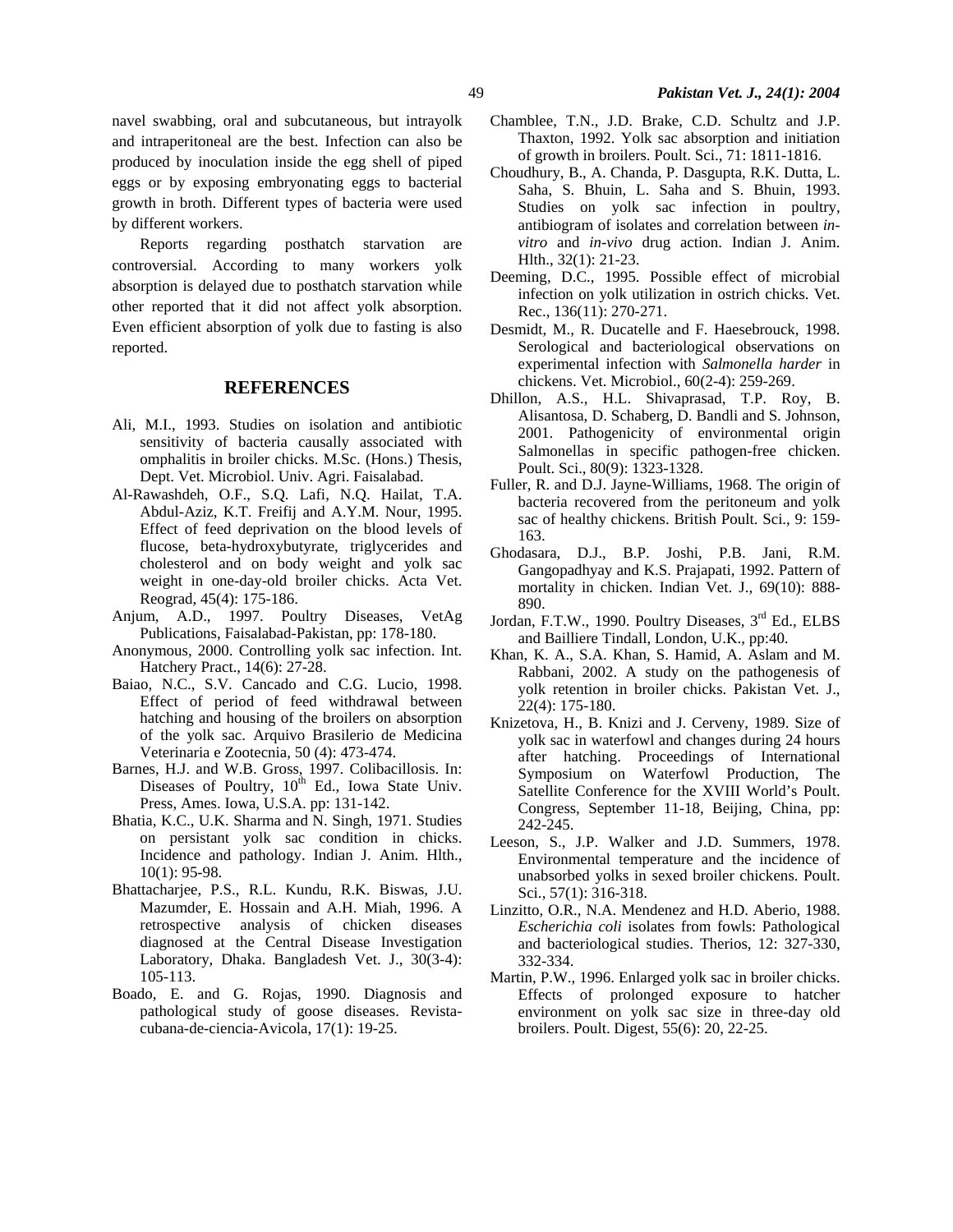- Moran, E.T. and B.S. Reinhart, 1980. Poult yolk sac amount and composition upon placement. Effect of breeder age, egg weight, sex and subsequent change with feeding or fasting. Poult. Sci., 59: 1521-1528.
- Murakami, H., Y. Akiba and M. Horiguchi, 1992. Growth and utilization of nutrients in newly hatched chick with or without removal of residual yolk. Growth, Development and Aging, 56(2): 75- 84.
- Mutalib, A.A. and J. Hanson, 1989. Avian Salmonellosis. Canadian Vet. J., 30(2): 178.
- Noy, Y., Z. Uni and D. Sklan, 1996. Routes of yolk utilization in the newly hatched chick. British Poult. Sci., 37(5): 987-995.
- O`-Brien, J.D.P., 1988. *Salmonella enteritidis* infection in broiler chickens. Vet. Rec., 122(9): 214.
- Pisarski, R.K., H. Malec and L. Malec, 1998a. Effect of initial feeding of broilers on the growth rate, yolk sac absorption and selected blood chemical parameters. Medycyna Weterynaryjna, 54(6): 409- 412.
- Pisarski, R.K., L. Malec, B.W. Borzemska and H. Malec, 1998b. Effect of first feeding time of broiler chicks upon the body weight, yolk sac absorption and some constituents of blood plasma. Medycyna Weterynaryjna, 54(9): 607-611.
- Ramnoff, A.L., 1960. The Avian Embryo, Mac Millan Company, New York, pp: 1077.
- Rathore, B.S., R. Singh and S.S. Khera, 1985. Survey on causes of poultry mortality in India, based on postmortem examinations conducted at ten diagnostic centres. Indian J. Poult. Sci., 20(2): 135- 139.
- Rehman, R., M. Rabbani, S.A. Khan and C.M. Saleem, 1996. Pathological aspects of early chick mortality due to bacterial infections. Pakistan. J. Sci. Res., 48(3-4): 101-107.
- Roy, S. and S.K. Misra, 1989. Common duck diseases and their control. Poult. Adviser, 22(5): 33-39.
- Rudy, A., 1991. The effect of microbial contamination of incubators on the health of broiler chicks in first days of life. Zeszyty-Naukowe-Akademii-Rolniczej-we-Wroclawiu,-Weterynaria, 49:19-26.
- Sainsbury, D., 1992. Poultry Health and Management,  $3<sup>rd</sup>$  Ed., Blackwell Scientific Publications, London, U.K., pp: 116.
- Sander, J.E., E.M. Willinghan, J.L. Wilson and S.G. Thayer, 1998. The effect of inoculating *Enterococcus faecalis* into the yolk sac on chick quality and maternal antibody absorption. Avian Dis., 42(2): 359-363.
- Santos, G.A. and F.G. Silversides, 1996. Utilization of the sex-linked gene for imperfect albinism I. Effect of early weight loss on chick metabolism, Poult. Sci., 75: 1321-1329.
- Sarma, D.R.L., N.L. Char, M.R.K. Rao, D.I. Khan and G. Narayana, 1985. A comprehensive study on bacterial flora isolated from yolk sac infection (omphalitis) in chicks. Indian J. Poult. Sci., 20(4): 262-266.
- Schonhofen, C.A. and R.G.F. Garcia, 1981. Aspergillus omphalitis in chicks. Arquivos de biologia-e-Tecnologia, 24(4): 437-438.
- Seigo, S., H. Iwamori and K. Hirai, 1970. Studies on the organisms isolated from chicks with omphalitis. Japanese Poult. Sci., 4: 57-61.
- Sharada, R., G. Kirshnappa, R. Raghavan, R.N.S. Gowda and H.A. Upendra, 1999. Isolation and serotyping of *Escherichia coli* from different pathological conditions in poultry. Indian J. Poult. Sci., 34(3): 366-369.
- Sharma, N.K. and R.K. Kaushik, 1986a. Incidence of infectious and non-infectious diseases in turkeys. Indian J. Poult. Sci., 21(1): 53-56.
- Sharma, N.K. and R.K. Kaushik, 1986b. Surveillance of diseases of ducks. Indian J. Anim. Hlth., 25(1): 1- 5.
- Sharma, N.K. and R.K. Kaushik, 1986c. Surveillance of diseases of Japanese quails. Indian J. Vet. Medicine, 6(1): 48-50.
- Shivaprasad, H.L., 2000. Fowl typhoid and pullorum disease. Review Sci. Technology, 19(2): 405-424.
- Shrivastava, P.K., 1982. Mortality in chicks: Incidence and etiopathomorphological studies. Vet. Res. J., 5(2): 143-144.
- Singh, H., B.B. Dash, P.K. Dash, S. Kumar, H. Singh and S. Kumar, 1993. Mortality pattern in indigenous guinea fowl under confinement rearing. Indian J. Poult. Sci., 28(1): 56-62.
- Singh, M.P., R.S. Gupta and S.P. Singh, 1997. Pathogencity of *Escherichai coli* isolated from colibacillosis in chicks and their antibiotic spectra. Indian J. Comparative Microbiol. Immunol. Infec. Dis., 18(2): 142-146.
- Suneja, S.C., J.R. Sadana and C.K. Aggarwal, 1983. Studies on mortality pattern in quails as affected by sex, age and month of the year. Haryana Veterinarian, 22(2): 82-86.
- Suresh, S., Y.M. Sanhya and M. Morton, 1988. Disease patterns in 1987. Poult. Adviser, 21(4): 49-52.
- Thaxton, P., R.D. Wyatt and P.B. Hamilton, 1974. Effect of environmental temperature on paratyphoid infection in the neonatal chicken. Poult. Sci., 53(1): 88-94.